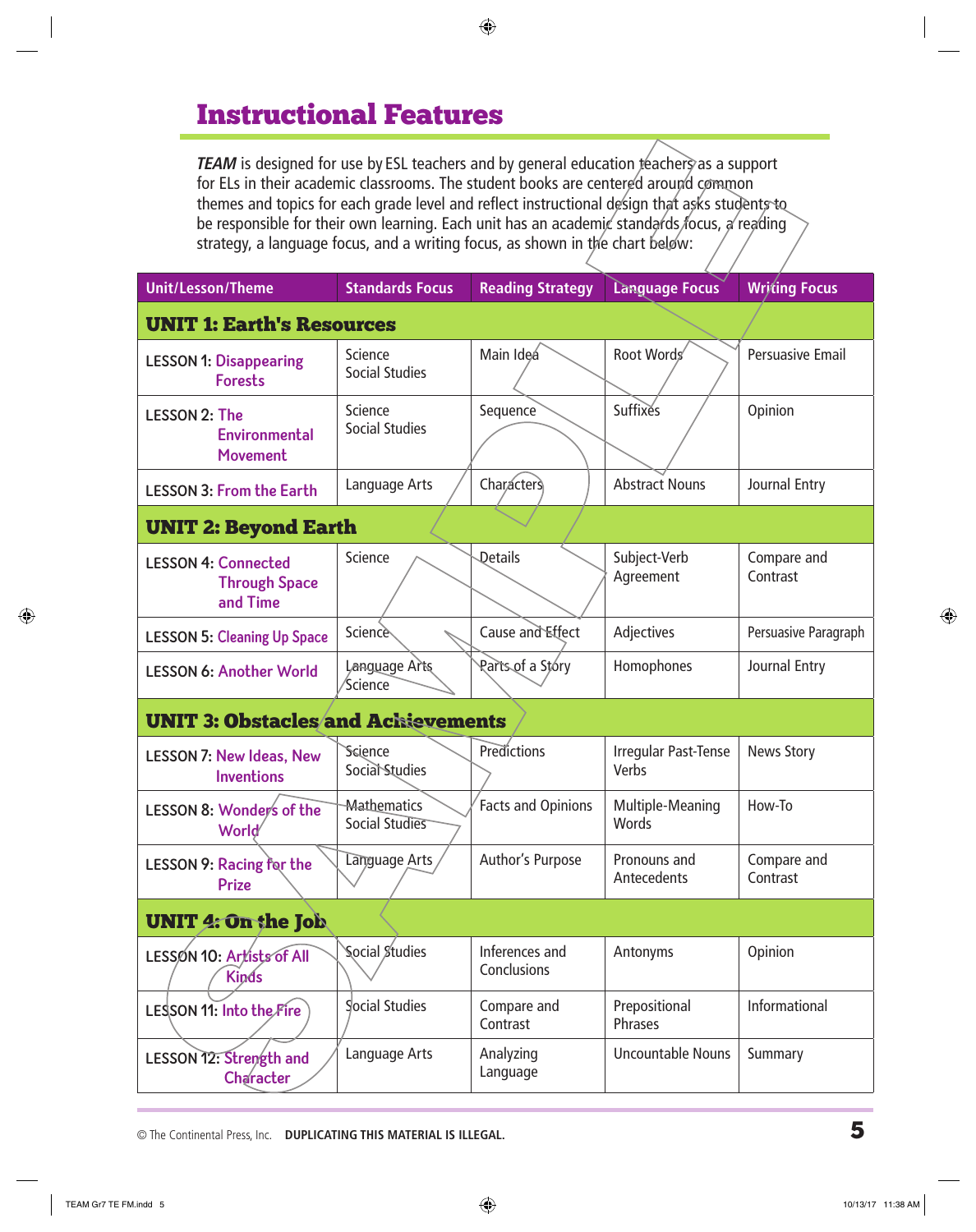# Lesson 9 **Student Book Pages 120–133**

#### **Title Racing for the Prize**

**Genre Literary Text (myth)**

#### **LESSON OBJECTIVES**

- Read, discuss, and write about a Greek myth
- Recognize author's purpose for writing
- Identify author's tone in text
- Listen to a realistic fiction passage and participate in a discussion
- Identify and use subject and object pronouns
- Identify a pronoun's antecedent
- Write a paragraph comparing and contrasting two stories

#### **Content Standards Connection**

• The Language of Language Arts

#### **ELA Standards Connection**

#### **Reading**

- Read and understand a story from Greek mythology
- Know and apply grade-level phonics and word analysis skills in decoding words
- Describe logical connections between particular sentences and paragraphs in a text
- Recognize author's purpose for writing text
- Describe characters and explain how their actions influence the story
- Understand features of different genres (myth, realistic fiction)
- Determine meaning of words and phrases
- Recall details of a story
- Use information gained from illustrations and words to demonstrate understanding of the text

#### **Speaking and Listening**

- Respond to and pose questions about a text
- Follow instructions
- Use listening and speaking skills to analyze literature
- Engage in collaborative discussions
- Tell about a character or story using descriptive details
- Read prose orally with accuracy and fluency to support comprehension
- Express ideas clearly and concisely

#### **Writing**

- Use language to compare and contrast two stories
- Use words and phrases that describe
- Write sentences with correct pronoun-antecedent agreement
- Create and structure a piece of writing
- Develop and strengthen writing by planning and editing

### **Grammar and English Conventions**

- Use knowledge of language and its conventions
- Demonstrate an understanding of word relationships
- Identify subject and object pronouns
- Understand the relationship between a pronoun and its antecedent
- Use correct pronoun-antecedent agreement

| <b>ACADEMIC LANGUAGE OF LESSON</b> |                                                                                                      |  |
|------------------------------------|------------------------------------------------------------------------------------------------------|--|
| Tier 1                             | accomplish, deliberately, disqualified,<br>irresistible, objected, resumed,<br>similarities, version |  |
| Tier 2                             | betrayal, crucial, enraged, pelt, precise,<br>preside, ravaging                                      |  |
| <b>Tier 3</b>                      | antecedent, myth, preposition                                                                        |  |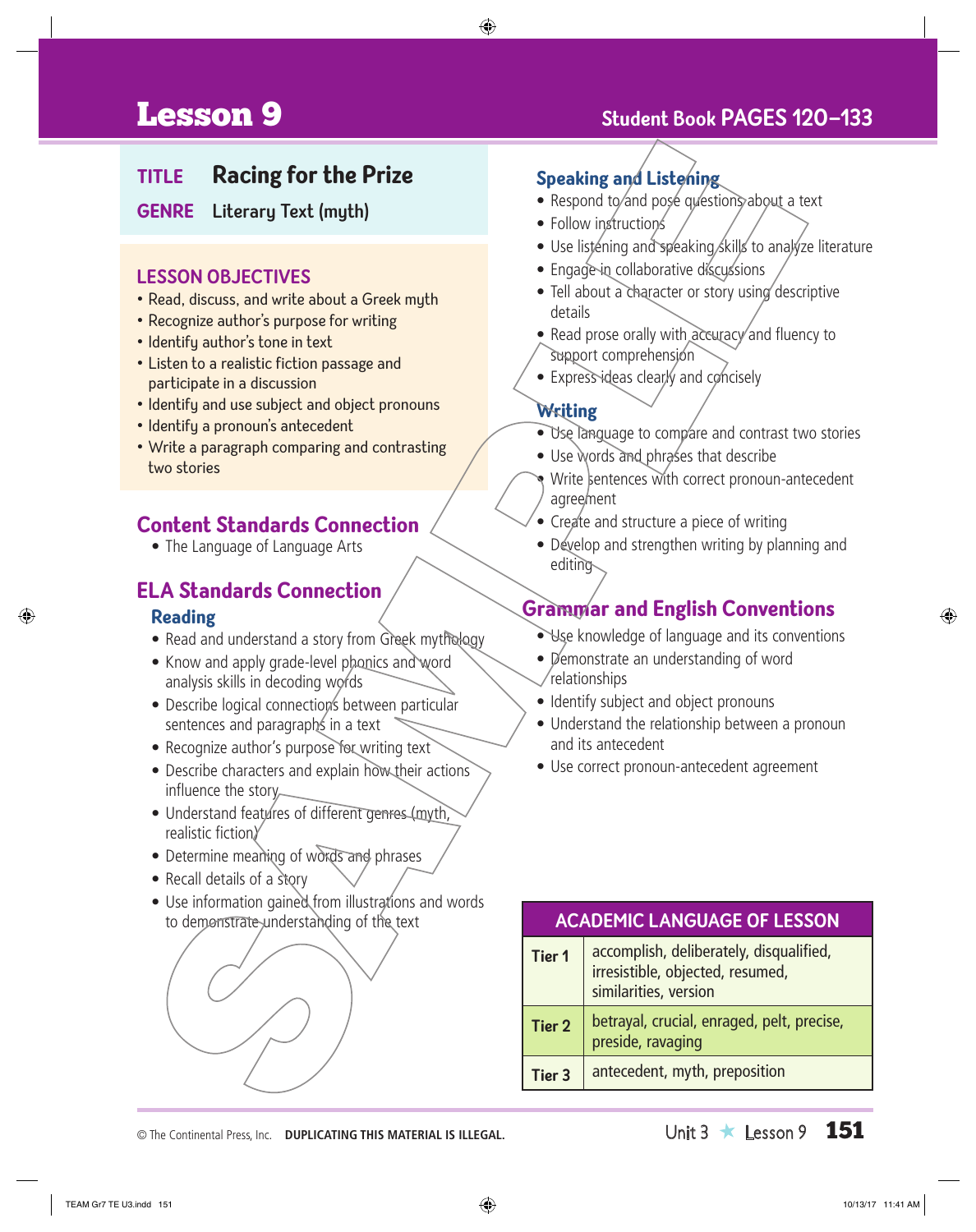# **Let's Read Student Book PAGE 122**



#### **Total Time:90 Minutes**

| My Learning Goals: 5 Minutes    |
|---------------------------------|
| First Reading: 20 Minutes       |
| Second Reading: 25 Minutes      |
| Show What You Know: 20 Minutes  |
| What Did You Learn?: 15 Minutes |
| Check My Goals: 5 Minutes       |
|                                 |

- **OBJECTIVE**
- Use listening, speaking, and reading skills to read and understand a Greek myth

#### **Academic Language**

**Tier 1:** deliberately, irresistible, objected, resumed **Tier 2:** betrayal, enraged, pelt, ravaging **Tier 3:** myth

**GENRE**  Literary Text (myth)

#### MY LEARNING GOALS

Direct students' attention to My Learning Goals. Chorally read My Learning Goals. Explain to students that at the end of the lesson, they will determine if they have met these goals. If they have, they will put a check next to each goal.

#### WORK WITH THE PAGE

Explain that students will read a literary story over four pages. Introduce mythology and myths as a genre. Explain that ancient Greeks and Romans told many stories about how their gods and goddesses interacted with each other and with humans. Today, people continue to read and enjoy the telling of these tales.

Read the title of the passage aloud. Have volunteers tell what they think they will read about in the passage.

Tell students you will read the full passage twice. The first time you will read it aloud. The second time you will read it as a class, or student volunteers will take turns reading the passage.

#### **First Reading**

As you read the four sections of the passage aloud the first time, instruct students to follow along in their books and to circle or underline any unfamiliar words. Tell them that when you are finished reading the passage the first  $t$ ime, you will discuss the unfamiliar words.

Let's Read READING

#### My Learning goaLs **I can**

- $O$  read and understand a
- Greek myth. The  $\mathcal{I}$ ale of Atalanta  $\overline{\mathcal{I}}$  and tone

 $\sqrt{a}$  myth from ancient Greece Iasus, King of Arcadia, badly wanted a son. When his wife, Clymene, gave birth to a daughter instead, the king was so enraged that he left the baby in the forest to die. But Artemis, goddess of hunting and protector of women, sent a she-bear to take care of the girl. The girl lived with the bear until a group of hunters found her. They named her Atalanta and raised her to womanhood. Like Artemis, Atalanta became a great hunter, and there was no one in all the land, man or woman, who could run faster than she.



Circulate among students to identify words that have been circled or underlined. Discuss each of the word meanings and model sentences with the meanings. Alternatively, you can also ask student volunteers to tell the meanings and model sentences.

As you read, answer any questions that students may have.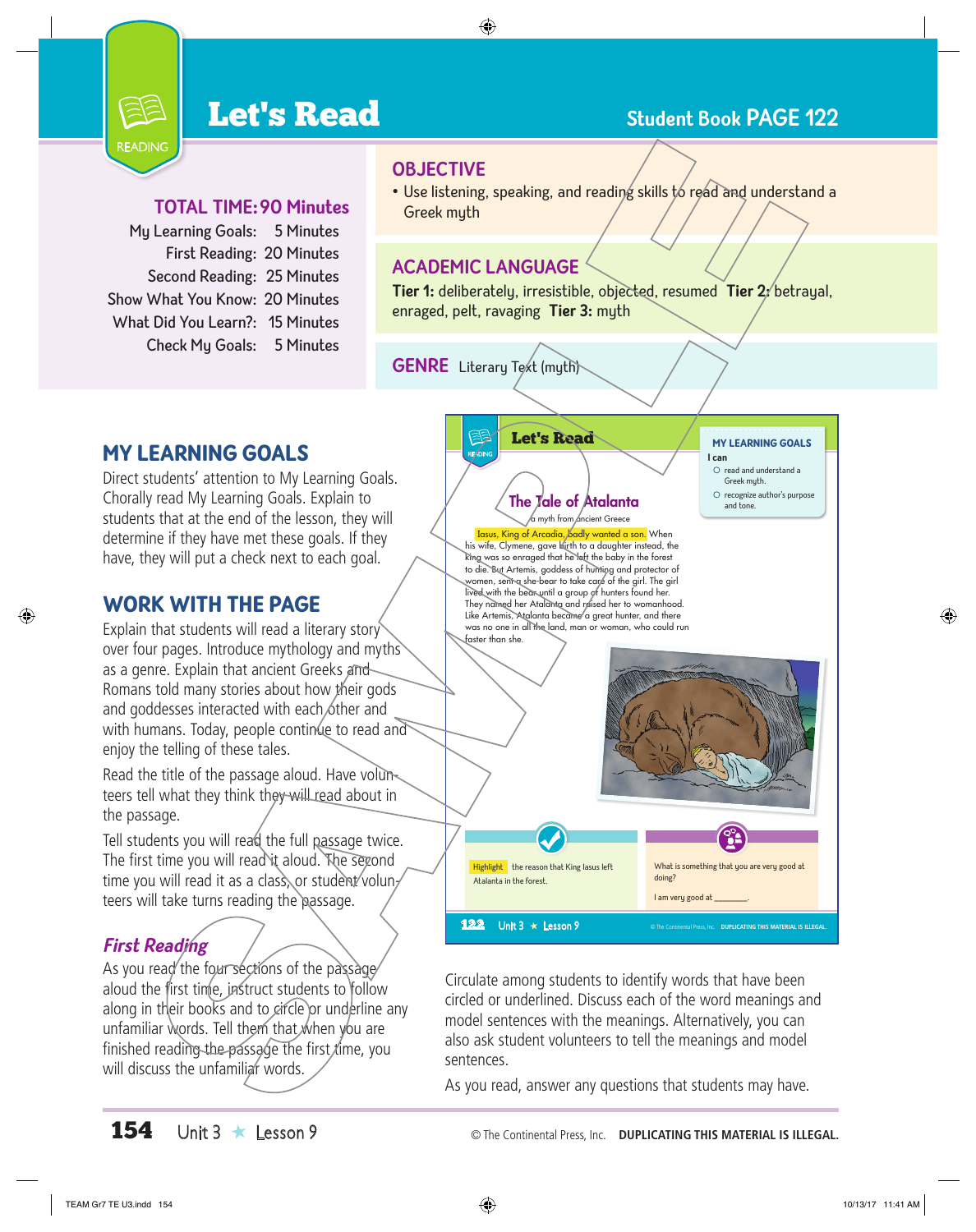# **Let's Read Student Book PAGE 126**



#### WORK WITH THE PAGE

Explain to students that they should be active readers. Tell them they will now write about what they have read by using the reading skill of recognizing author's purpose highlighted in the Show What You Know activity.

You may decide to discuss the tone and purpose together as a class, and then allow students to find evidence on their own. Or, instruct students to complete the activity independently, with a partner, or in a small group.

As students work, circulate to provide assistance.

**Say: Look at the chart. Think about why the author wrote this story and the tone that the author used to tell the story. Then find evidence to support your answers.** 

Answers will vary.

Have students share answers when they have completed the activity.



### **LANGUAGE DIFFERENTIATION**

| <b>Beginning</b>              | Encourage students to share<br>answers orally if they struggle with<br>the written language.    |
|-------------------------------|-------------------------------------------------------------------------------------------------|
| <b>Developing</b>             | Encourage students to add details<br>from the passage, consulting the<br>glossary as necessary. |
| Expanding/<br><b>Bridging</b> | Challenge students to write the<br>answers in their own words.                                  |